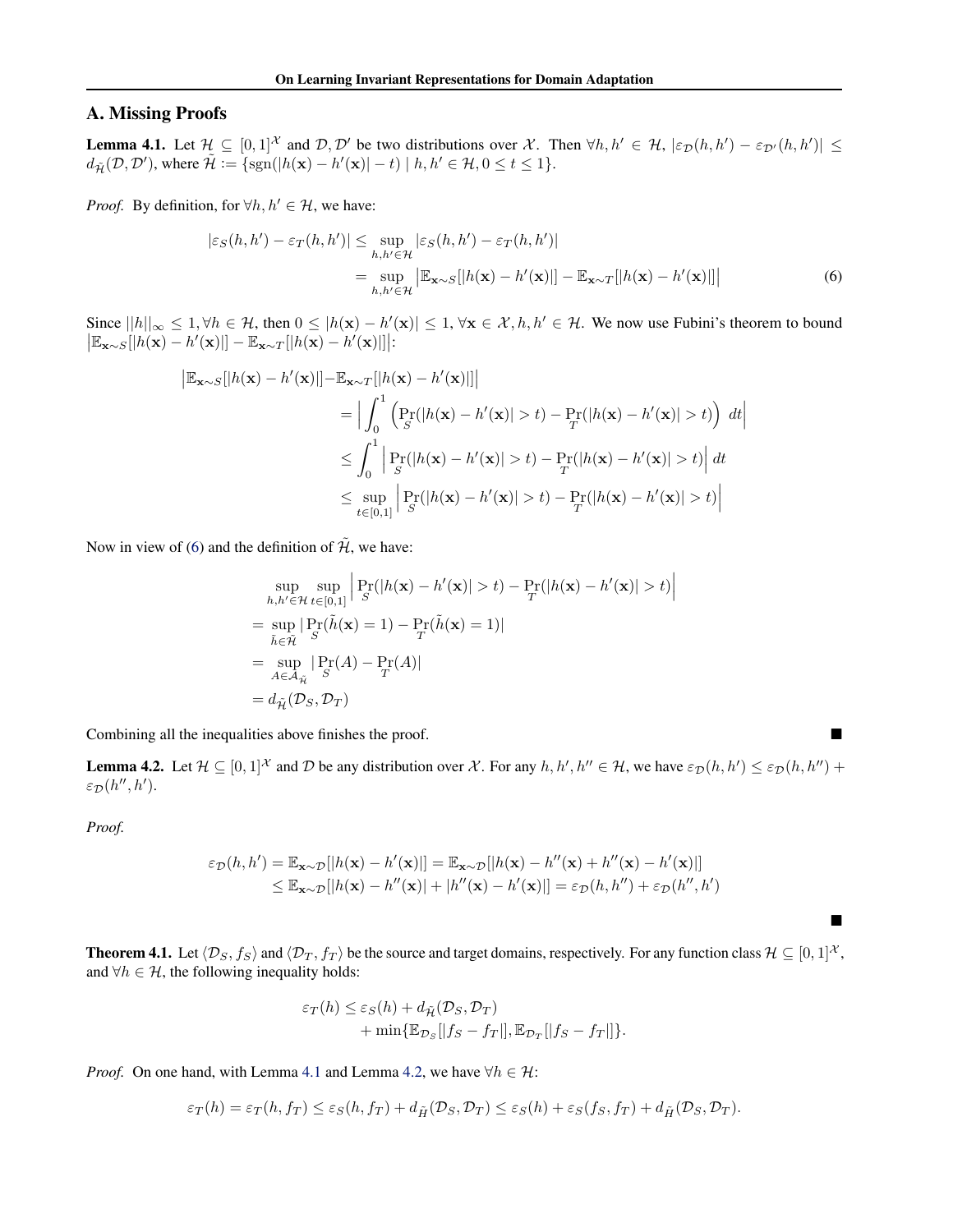On the other hand, by changing the order of two triangle inequalities, we also have:

$$
\varepsilon_T(h) = \varepsilon_T(h, f_T) \le \varepsilon_T(h, f_S) + \varepsilon_T(f_S, f_T) \le \varepsilon_S(h) + \varepsilon_T(f_S, f_T) + d_{\tilde{H}}(\mathcal{D}_S, \mathcal{D}_T).
$$

Realize that by definition  $\varepsilon_S(f_S, f_T) = \mathbb{E}_{\mathcal{D}_S}[|f_S - f_T|]$  and  $\varepsilon_T(f_S, f_T) = \mathbb{E}_{\mathcal{D}_T}[|f_S - f_T|]$ . Combining the above two inequalities completes the proof inequalities completes the proof.

**Lemma 4.3.** Let  $\mathcal{H} \subseteq [0,1]^{\mathcal{X}}$ , then for all  $\delta > 0$ , w.p. at least  $1 - \delta$ , the following inequality holds for all  $h \in \mathcal{H}$ :  $\varepsilon_S(h) \leq \widehat{\varepsilon}_S(h) + 2\text{Rad}_{\mathbf{S}}(\mathcal{H}) + 3\sqrt{\log(2/\delta)/2n}$ .

*Proof.* Consider the source domain  $\mathcal{D}_S$ . For  $\forall h \in \mathcal{H}$ , define the loss function  $\ell : \mathcal{X} \to [0,1]$  as  $\ell(\mathbf{x}) := |h(\mathbf{x}) - f_S(\mathbf{x})|$ . First, we know that Rad<sub>S</sub>( $H - fs$ ) = Rad<sub>S</sub>( $H$ ) where we slightly abuse the notation  $H - fs$  to mean the family of functions  ${h - f_s | \forall h \in \mathcal{H}}$ :

$$
\text{Rads}(\mathcal{H} - f_S) = \mathbb{E}_{\sigma} \left[ \sup_{h' \in \mathcal{H} - f_S} \frac{1}{n} \sum_{i=1}^n \sigma_i h'(\mathbf{x}_i) \right] = \mathbb{E}_{\sigma} \left[ \sup_{h \in \mathcal{H}} \frac{1}{n} \sum_{i=1}^n \sigma_i (h(\mathbf{x}_i) - f_S(\mathbf{x}_i)) \right]
$$

$$
= \mathbb{E}_{\sigma} \left[ \sup_{h \in \mathcal{H}} \frac{1}{n} \sum_{i=1}^n \sigma_i h(\mathbf{x}_i) \right] + \mathbb{E}_{\sigma} \left[ \frac{1}{n} \sum_{i=1}^n \sigma_i f_S(\mathbf{x}_i) \right]
$$

$$
= \text{Rads}(\mathcal{H})
$$

Observe that the function  $\phi : t \to |t|$  is 1-Lipschitz continuous, then by Ledoux-Talagrand's contraction lemma, we can conclude that

$$
Rad_{\mathbf{S}}(\phi \circ (\mathcal{H} - f_S)) \leq Rad_{\mathbf{S}}(\mathcal{H} - f_S) = Rad_{\mathbf{S}}(\mathcal{H})
$$

Using Lemma [B.1](#page-3-0) with the above arguments and realize that  $\varepsilon_S(h) = \mathbb{E}_{\mathbf{x} \sim \mathcal{D}_S}[|h(\mathbf{x}) - f_S(\mathbf{x})|]$  finishes the proof.

**Lemma 4.4.** Let  $\hat{\mathcal{H}}$ ,  $\hat{\mathcal{D}}$  and  $\hat{\mathcal{D}}$  be defined above, then for all  $\delta > 0$ , w.p. at least  $1 - \delta$ , the following inequality holds for all  $h \in \mathcal{H}$ :  $\mathbb{E}_{\mathcal{D}}[\mathbb{I}_h] \leq \mathbb{E}_{\widehat{\mathcal{D}}}[\mathbb{I}_h]+2\text{Rad}_{\mathbf{S}}(\mathcal{H})+3\sqrt{\log(2/\delta)}/2n$ .

*Proof.* Note that  $\mathbb{I}_h \in \{0, 1\}$ , hence this lemma directly follows Lemma [B.1.](#page-3-0)

**Lemma 4.5.** Let  $\tilde{\mathcal{H}}$ ,  $\mathcal{D}$ ,  $\mathcal{D}'$  and  $\hat{\mathcal{D}}$ ,  $\hat{\mathcal{D}}'$  be defined above, then for  $\forall \delta > 0$ , w.p. at least  $1 - \delta$ , for  $\forall h \in \tilde{\mathcal{H}}$ :

$$
d_{\tilde{\mathcal{H}}}(\mathcal{D}, \mathcal{D}') \leq d_{\tilde{\mathcal{H}}}(\widehat{\mathcal{D}}, \widehat{\mathcal{D}}') + 4\mathrm{Rad}_{\mathbf{S}}(\tilde{\mathcal{H}}) + 6\sqrt{\log(4/\delta)/2n}.
$$

*Proof.* By the triangular inequality of  $d_{\tilde{H}}(\cdot, \cdot)$ , we have:

$$
d_{\tilde{\mathcal{H}}}(\mathcal{D}, \mathcal{D}') \leq d_{\tilde{\mathcal{H}}}(\mathcal{D}, \tilde{\mathcal{D}}) + d_{\tilde{\mathcal{H}}}(\tilde{\mathcal{D}}, \tilde{\mathcal{D}}') + d_{\tilde{\mathcal{H}}}(\tilde{\mathcal{D}}', \mathcal{D}').
$$

Now with Lemma [4.4,](#page-0-0) we know that with probability  $\geq 1 - \delta/2$ , we have:

$$
d_{\tilde{\mathcal{H}}}(\mathcal{D}, \hat{\mathcal{D}}) \leq 2\mathrm{Rad}_{\mathbf{S}}(\tilde{\mathcal{H}}) + 3\sqrt{\log(4/\delta)/2n}.
$$

Similarly, with probability  $\geq 1 - \delta/2$ , the following inequality also holds:

$$
d_{\tilde{\mathcal{H}}}(\mathcal{D}', \hat{\mathcal{D}}') \leq 2\mathrm{Rad}_{\mathbf{S}}(\tilde{\mathcal{H}}) + 3\sqrt{\log(4/\delta)/2n}.
$$

A union bound to combine the above two inequalities then finishes the proof.

**Theorem 4.2.** Let  $\langle \mathcal{D}_S, f_S \rangle$  and  $\langle \mathcal{D}_T, f_T \rangle$  be the source and target domains, and let  $\widehat{\mathcal{D}}_S$ ,  $\widehat{\mathcal{D}}_T$  be the empirical source and target distributions constructed from sample  $S = \{S_S, S_T\}$ , each of size *n*. Then for any  $\mathcal{H} \subseteq [0,1]^{\mathcal{X}}$  and  $\forall h \in \mathcal{H}$ :

$$
\varepsilon_T(h) \leq \widehat{\varepsilon}_S(h) + d_{\tilde{\mathcal{H}}}(\widehat{\mathcal{D}}_S, \widehat{\mathcal{D}}_T) + 2\text{Rad}_{\mathbf{S}}(\mathcal{H}) + 4\text{Rad}_{\mathbf{S}}(\tilde{\mathcal{H}})
$$

$$
+ \min{\{\mathbb{E}_{\mathcal{D}_S}[|f_S - f_T|], \mathbb{E}_{\mathcal{D}_T}[|f_S - f_T|]\}}
$$

$$
+ O\left(\sqrt{\log(1/\delta)/n}\right),
$$

where  $\tilde{\mathcal{H}} := \{ \text{sgn}(|h(\mathbf{x}) - h'(\mathbf{x})| - t) | h, h' \in \mathcal{H}, t \in [0, 1] \}.$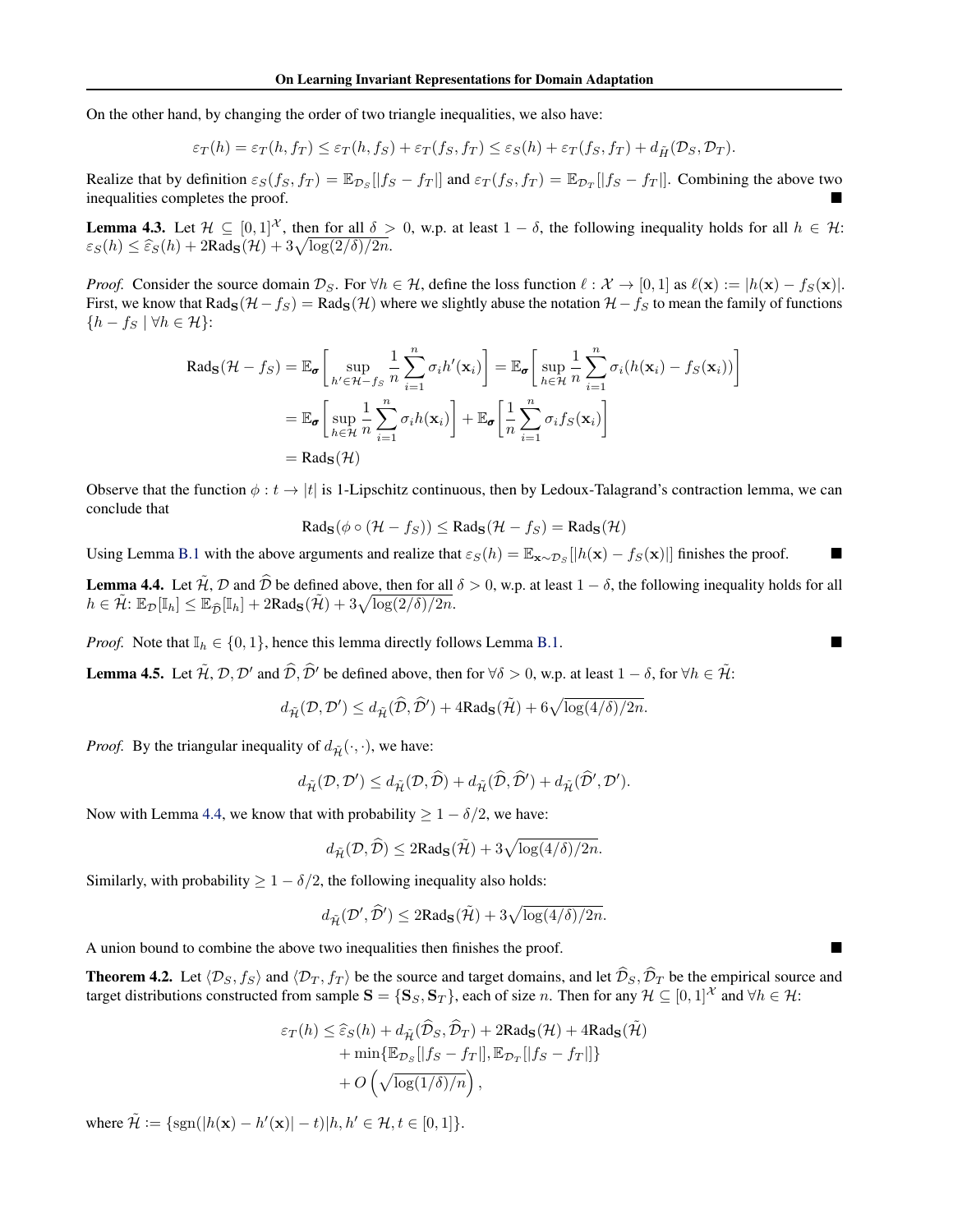*Proof.* By Theorem [4.1,](#page-0-0) the following inequality holds:

$$
\varepsilon_T(h) \leq \varepsilon_S(h) + d_{\tilde{\mathcal{H}}}(\mathcal{D}_S, \mathcal{D}_T) + \min{\{\mathbb{E}_{\mathcal{D}_S}[|f_S - f_T|], \mathbb{E}_{\mathcal{D}_T}[|f_S - f_T|]\}}.
$$

To get probabilistic bounds for both  $\varepsilon_S(h)$  and  $d_{\tilde{H}}(D_S, D_T)$ , we apply Lemma [4.3](#page-0-0) and Lemma [4.5,](#page-0-0) respectively. The final step, again, is to use a union bound to combine all the inequalities above, which completes th step, again, is to use a union bound to combine all the inequalities above, which completes the proof.

**Lemma 4.6.** Let  $\mathcal{D}_S^Z$  and  $\mathcal{D}_T^Z$  be two distributions over  $\mathcal Z$  and let  $\mathcal{D}_S^Y$  and  $\mathcal{D}_T^Y$  be the induced distributions over  $\mathcal Y$  by function  $h : \mathcal{Z} \mapsto \mathcal{Y}$ , then

$$
d_{\text{JS}}(\mathcal{D}_S^Y, \mathcal{D}_T^Y) \le d_{\text{JS}}(\mathcal{D}_S^Z, \mathcal{D}_T^Z). \tag{3}
$$

*Proof.* Let *B* be a uniform random variable taking value in  $\{0, 1\}$  and let the random variable  $Y_B$  with distribution  $\mathcal{D}_B^Y$ (resp.  $Z_B$  with distribution  $\mathcal{D}_B^Z$ ) be the mixture of  $\mathcal{D}_S^Y$  and  $\mathcal{D}_T^Y$  (resp.  $\mathcal{D}_S^Z$  and  $\mathcal{D}_T^Z$ ) according to B. We know that:

$$
D_{\text{JS}}(\mathcal{D}_S^Z \parallel \mathcal{D}_T^Z) = I(B; Z_B), \quad \text{and} \quad D_{\text{JS}}(\mathcal{D}_S^Y \parallel \mathcal{D}_T^Y) = I(B; Y_B). \tag{7}
$$

Since  $\mathcal{D}_{S}^{Y}$  (resp.  $\mathcal{D}_{T}^{Y}$ ) is induced by the function  $h: \mathcal{Z} \mapsto \mathcal{Y}$  from  $\mathcal{D}_{S}^{Z}$  (resp.  $\mathcal{D}_{T}^{Z}$ ), by linearity, we also have  $\mathcal{D}_{B}^{Y}$  is induced by *h* from  $\mathcal{D}_B^Z$ . Hence  $Y_B = h(Z_B)$  and the following Markov chain holds:

$$
B \to Z_B \to Y_B.
$$

Apply the data processing inequality (Lemma [B.4\)](#page-3-0), we have

$$
D_{\text{JS}}(\mathcal{D}_S^Z \mid \mid \mathcal{D}_T^Z) = I(B; Z_B) \ge I(B; Y_B) = D_{\text{JS}}(\mathcal{D}_S^Y \mid \mid \mathcal{D}_T^Y).
$$

Taking square root on both sides of the above inequality completes the proof.

**Lemma 4.7.** Let  $Y = f(X) \in \{0, 1\}$  where  $f(\cdot)$  is the labeling function and  $\hat{Y} = h(g(X)) \in \{0, 1\}$  be the prediction function, then  $d_{\text{JS}}(\mathcal{D}^Y, \mathcal{D}^{\hat{Y}}) \leq \sqrt{\varepsilon(h \circ g)}$ .

*Proof.*

$$
d_{\text{JS}}(\mathcal{D}^{Y}, \mathcal{D}^{\hat{Y}}) = \sqrt{D_{\text{JS}}(\mathcal{D}^{Y}, \mathcal{D}^{\hat{Y}})}
$$
  
\n
$$
\leq \sqrt{||\mathcal{D}^{Y} - \mathcal{D}^{\hat{Y}}||_{1}/2}
$$
  
\n
$$
= \sqrt{(|\Pr(Y = 0) - \Pr(\hat{Y} = 0)| + |\Pr(Y = 1) - \Pr(\hat{Y} = 1)|)/2}
$$
  
\n
$$
= \sqrt{|\Pr(Y = 1) - \Pr(\hat{Y} = 1)|}
$$
  
\n
$$
= \sqrt{|\mathbb{E}_{X}[f(X)] - \mathbb{E}_{X}[h(g(X))]|}
$$
  
\n
$$
\leq \sqrt{\mathbb{E}_{X}[|f(X) - h(g(X))|]}
$$
  
\n
$$
= \sqrt{\varepsilon(h \circ g)}
$$
  
\n(Lemma B.3)

**Lemma 4.8.** Suppose the Markov chain  $X \xrightarrow{g} Z \xrightarrow{h} \hat{Y}$  holds, then

$$
d_{\text{JS}}(\mathcal{D}_{S}^{Y}, \mathcal{D}_{T}^{Y}) \leq d_{\text{JS}}(\mathcal{D}_{S}^{Z}, \mathcal{D}_{T}^{Z}) + \sqrt{\varepsilon_{S}(h \circ g)} + \sqrt{\varepsilon_{T}(h \circ g)}.
$$

*Proof.* Since  $X \stackrel{g}{\longrightarrow} Z \stackrel{h}{\longrightarrow} \hat{Y}$  forms a Markov chain, by Lemma [4.6,](#page-0-0) the following inequality holds:

$$
d_{\text{JS}}(\mathcal{D}_{S}^{\hat{Y}}, \mathcal{D}_{T}^{\hat{Y}}) \leq d_{\text{JS}}(\mathcal{D}_{S}^{Z}, \mathcal{D}_{T}^{Z}).
$$

On the other hand, since  $d_{JS}(\cdot, \cdot)$  is a distance metric, we also have:

$$
d_{\text{JS}}(\mathcal{D}_{S}^{Y}, \mathcal{D}_{T}^{Y}) \leq d_{\text{JS}}(\mathcal{D}_{S}^{Y}, \mathcal{D}_{S}^{\hat{Y}}) + d_{\text{JS}}(\mathcal{D}_{S}^{\hat{Y}}, \mathcal{D}_{T}^{\hat{Y}}) + d_{\text{JS}}(\mathcal{D}_{T}^{\hat{Y}}, \mathcal{D}_{T}^{Y}) \leq d_{\text{JS}}(\mathcal{D}_{S}^{Y}, \mathcal{D}_{S}^{\hat{Y}}) + d_{\text{JS}}(\mathcal{D}_{S}^{Z}, \mathcal{D}_{T}^{Z}) + d_{\text{JS}}(\mathcal{D}_{T}^{\hat{Y}}, \mathcal{D}_{T}^{Y}).
$$

Applying Lemma [4.7](#page-0-0) to both  $d_{\text{JS}}(\mathcal{D}_S^Y, \mathcal{D}_S^{\hat{Y}})$  and  $d_{\text{JS}}(\mathcal{D}_T^{\hat{Y}}, \mathcal{D}_T^Y)$  then finishes the proof.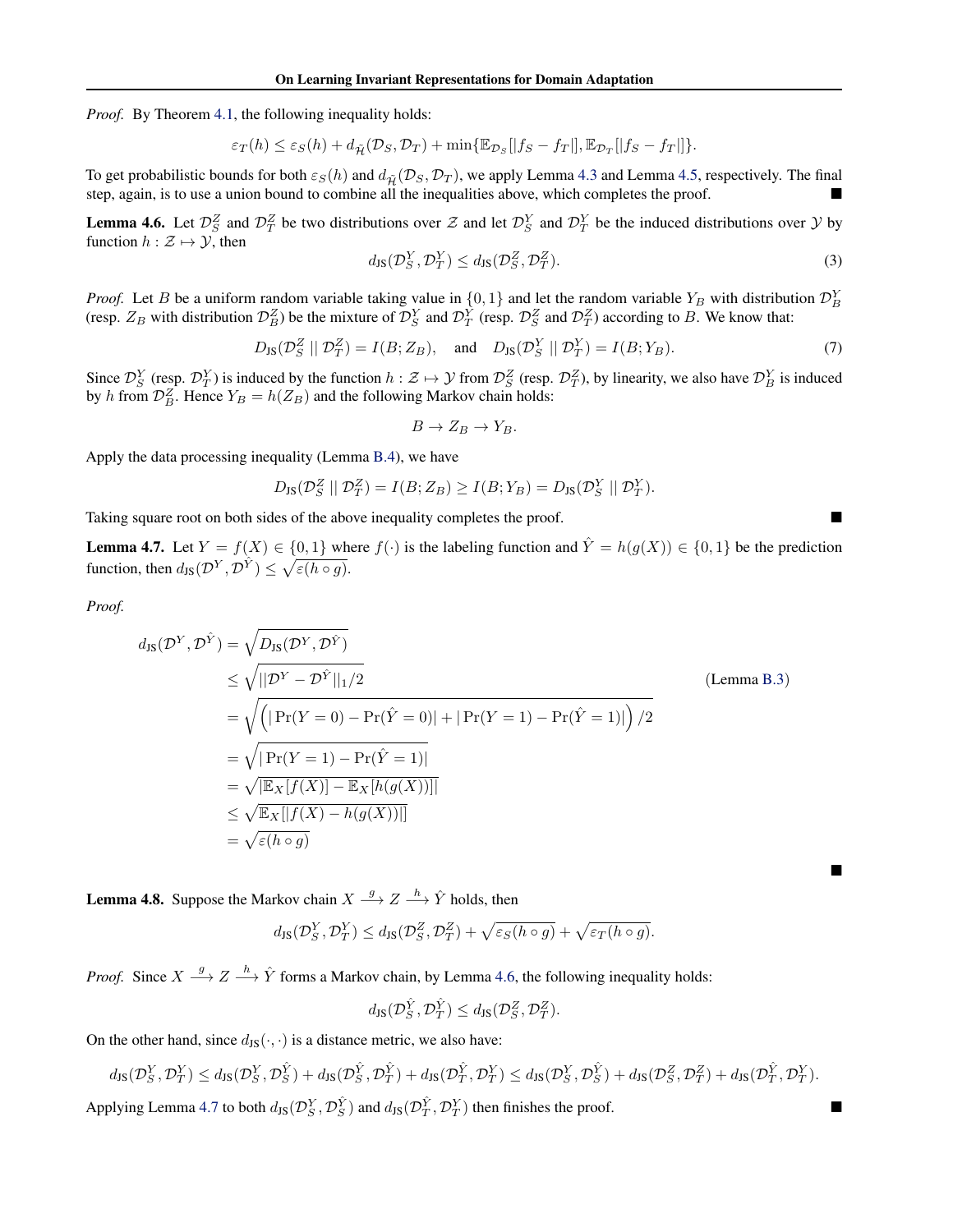<span id="page-3-0"></span>**Theorem 4.3.** Suppose the condition in Lemma [4.8](#page-0-0) holds and  $d_{\text{JS}}(\mathcal{D}_{S}^{Y}, \mathcal{D}_{T}^{Y}) \ge d_{\text{JS}}(\mathcal{D}_{S}^{Z}, \mathcal{D}_{T}^{Z})$ , then:

$$
\varepsilon_S(h \circ g) + \varepsilon_T(h \circ g) \ge \frac{1}{2} \left( d_{\text{JS}}(\mathcal{D}_S^Y, \mathcal{D}_T^Y) - d_{\text{JS}}(\mathcal{D}_S^Z, \mathcal{D}_T^Z) \right)^2.
$$

*Proof.* In view of the result in Theorem [4.8,](#page-0-0) applying the AM-GM inequality, we have:

$$
\sqrt{\varepsilon_S(h \circ g)} + \sqrt{\varepsilon_T(h \circ g)} \le \sqrt{2(\varepsilon_S(h \circ g) + \varepsilon_T(h \circ g))}.
$$

Now since  $d_{\text{JS}}(\mathcal{D}_S^Y, \mathcal{D}_T^Y) \ge d_{\text{JS}}(\mathcal{D}_S^Z, \mathcal{D}_T^Z)$ , simple algebra shows

$$
\varepsilon_S(h \circ g) + \varepsilon_T(h \circ g) \geq \frac{1}{2} \left( d_{\text{JS}}(\mathcal{D}_S^Y, \mathcal{D}_T^Y) - d_{\text{JS}}(\mathcal{D}_S^Z, \mathcal{D}_T^Z) \right)^2.
$$

## B. Technical Tools

The following lemma is particularly useful to provide data-dependent guarantees in terms of the empirical Rademacher complexity:

**Lemma B.1** [\(Bartlett & Mendelson](#page-0-0) [\(2002\)](#page-0-0)). Let  $\mathcal{H} \subseteq [0,1]^{\mathcal{X}}$ , then for  $\forall \delta > 0$ , w.p.b. at least  $1 - \delta$ , the following inequality holds for  $\forall h \in \mathcal{H}$ :

$$
\mathbb{E}[h(\mathbf{x})] \le \frac{1}{n} \sum_{i=1}^{n} h(\mathbf{x}_i) + 2\text{Rad}_{\mathbf{S}}(\mathcal{H}) + 3\sqrt{\frac{\log(2/\delta)}{2n}}
$$
(8)

⌅

Ledoux-Talagrand's contraction lemma is a useful technique in upper bounding the Rademacher complexity of function compositions:

**Lemma B.2** (Ledoux-Talagrand's contraction lemma). Let  $\phi : \mathbb{R} \mapsto \mathbb{R}$  be a Lipschitz function with parameter *L*, i.e.,  $\forall a, b \in \mathbb{R}, |\phi(a) - \phi(b)| \le L|a - b|$ . Then,

$$
\text{Rad}_{\mathbf{S}}(\phi \circ \mathcal{H}) = \mathbb{E}_{\pmb{\sigma}}\bigg[\sup_{h \in \mathcal{H}} \frac{1}{n} \sum_{i=1}^n \sigma_i \phi(h(\mathbf{x}_i))\bigg] \leq L \mathbb{E}_{\pmb{\sigma}}\bigg[\sup_{h \in \mathcal{H}} \frac{1}{n} \sum_{i=1}^n \sigma_i h(\mathbf{x}_i)\bigg] = L \text{ Rad}_{\mathbf{S}}(\mathcal{H}),
$$

where  $\phi \circ \mathcal{H} := \{ \phi \circ h \mid h \in \mathcal{H} \}$  is the class of composite functions.

Lin's lemma gives an upper bound of the JS divergence between two distributions via the *L*<sup>1</sup> distance (total variation distance).

**Lemma B.3** (Theorem. 3, [\(Lin,](#page-0-0) [1991\)](#page-0-0)). Let *D* and *D'* be two distributions, then  $D_{JS}(D, D') \leq \frac{1}{2}||D - D'||_1$ .

**Lemma B.4** (Data processing inequality). Let  $X \to Z \to Y$  be a Markov chain, then  $I(X; Z) \geq I(X; Y)$ , where  $I(\cdot; \cdot)$  is the mutual information.

## C. Additional Experiments

In order to further validate our claims, we artificially unbalance the label distribution on the source domain by removing samples from the dataset. We perform two such modifications:

- Unbalanced digits In our first experiment, the source domain is MNIST, from which we randomly remove 70% of the first five classes (corresponding to digits 0 through 4) while leaving the other classes untouched. The target domain is the full USPS dataset.
- Unbalanced zeros and ones In our second experiment, the source domain is still MNIST. We remove 70% of the 0 class and all the classes above 2 entirely. We still target the USPS dataset, but also remove digits 2 to 9 in that dataset.

The results of the DANN domain adaptation algorithm on those tasks are plotted in Figure [4.](#page-4-0) They confirm the theoretical and experimental findings from the main text. The effect is however enhanced due to a much larger discrepancy between the label distributions (a fact predicted by our theory). Those plots are the mean across 5 seeds, the standard deviation over those 5 runs is significantly lower than the observed trend.